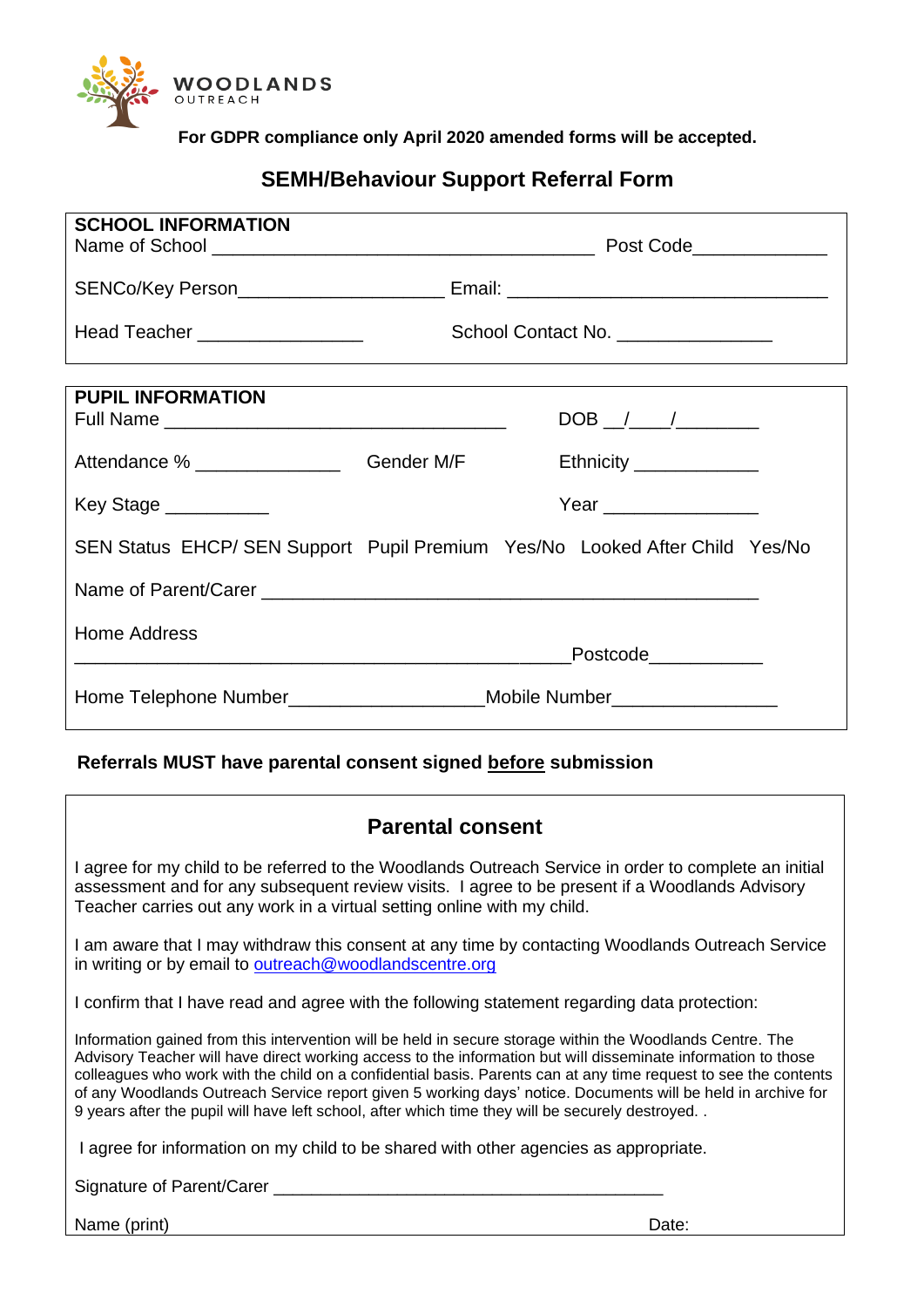

| Please include details and reports (if applicable) from any other agency involvement e.g. EPS, Bee U<br>(Kooth, Beam, Healios, Young People and Families Mental Health Service – please specify), LACT, Early<br>Help (Enhance, Targeted Youth Services, Strengthening Families etc. - please specify), TMBSS, SALT,<br>OT. |                                 |                 |  |  |  |  |  |  |
|-----------------------------------------------------------------------------------------------------------------------------------------------------------------------------------------------------------------------------------------------------------------------------------------------------------------------------|---------------------------------|-----------------|--|--|--|--|--|--|
| Organisation                                                                                                                                                                                                                                                                                                                | Date of last report/appointment | Report Included |  |  |  |  |  |  |
|                                                                                                                                                                                                                                                                                                                             |                                 |                 |  |  |  |  |  |  |
|                                                                                                                                                                                                                                                                                                                             |                                 |                 |  |  |  |  |  |  |
|                                                                                                                                                                                                                                                                                                                             |                                 |                 |  |  |  |  |  |  |

Any medical or other relevant background information:

Position in family (please list parents then children with the oldest

Parent/Carers' views/contribution: -

What does the child/young person do well? Please include interests and strengths

- •
- •
- •
- •

Child/young person's views/contribution:-

Please list the members of staff who currently work with the child/young person Teacher, TA/Key Worker, Learning Mentor, SENCO, etc:-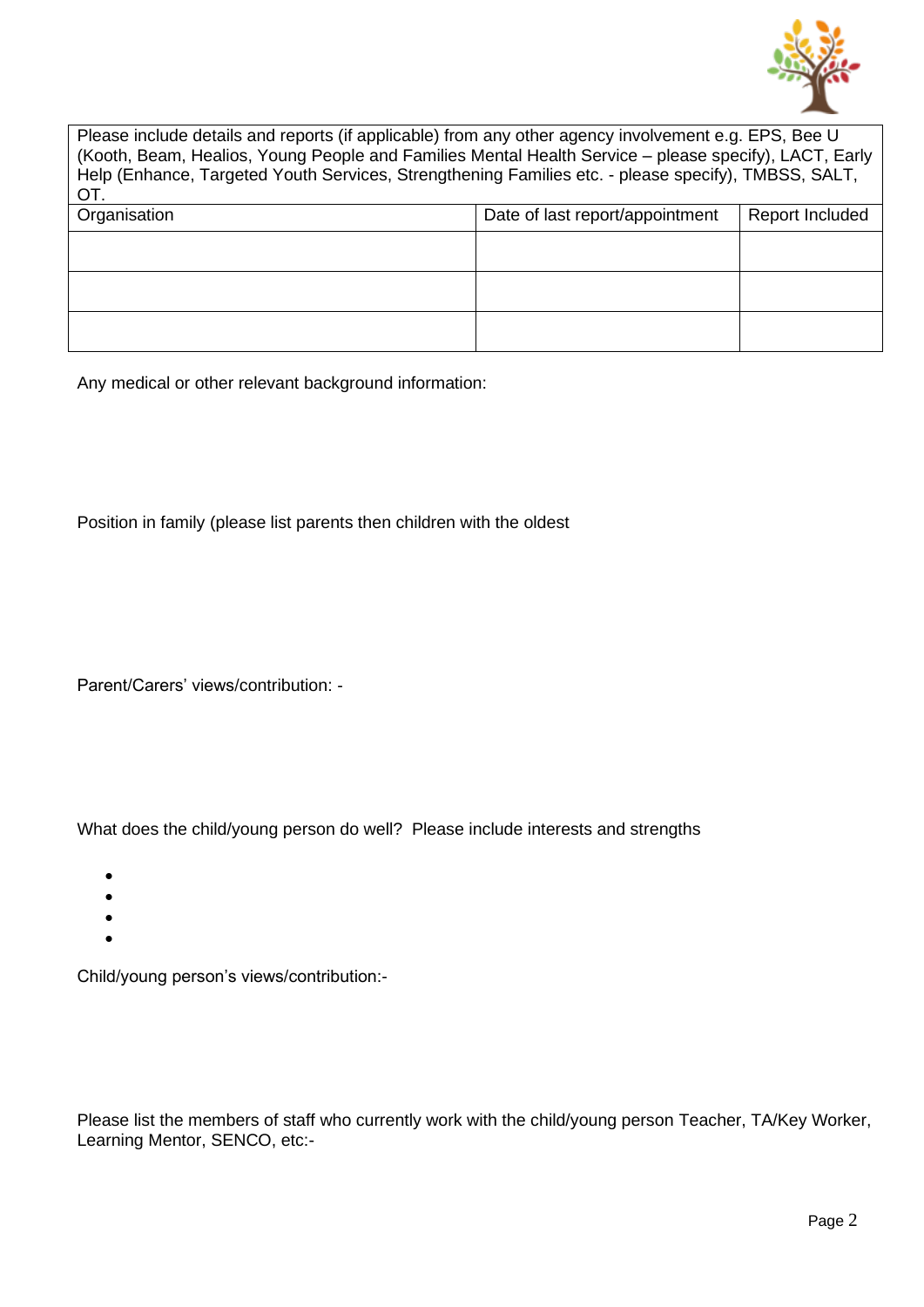

**Current situation** (What are your concerns? Please be as specific as possible.)

**Strategies & approaches used** (Describe any strategies that have already been tried to change the situation, including whole school/setting, class and individual approaches. Please state how effective they have been.)

**Desired outcomes** (Describe what the situation will be like when things are better than they are now. How will you know that your plan has been successful? How do you want things to change?)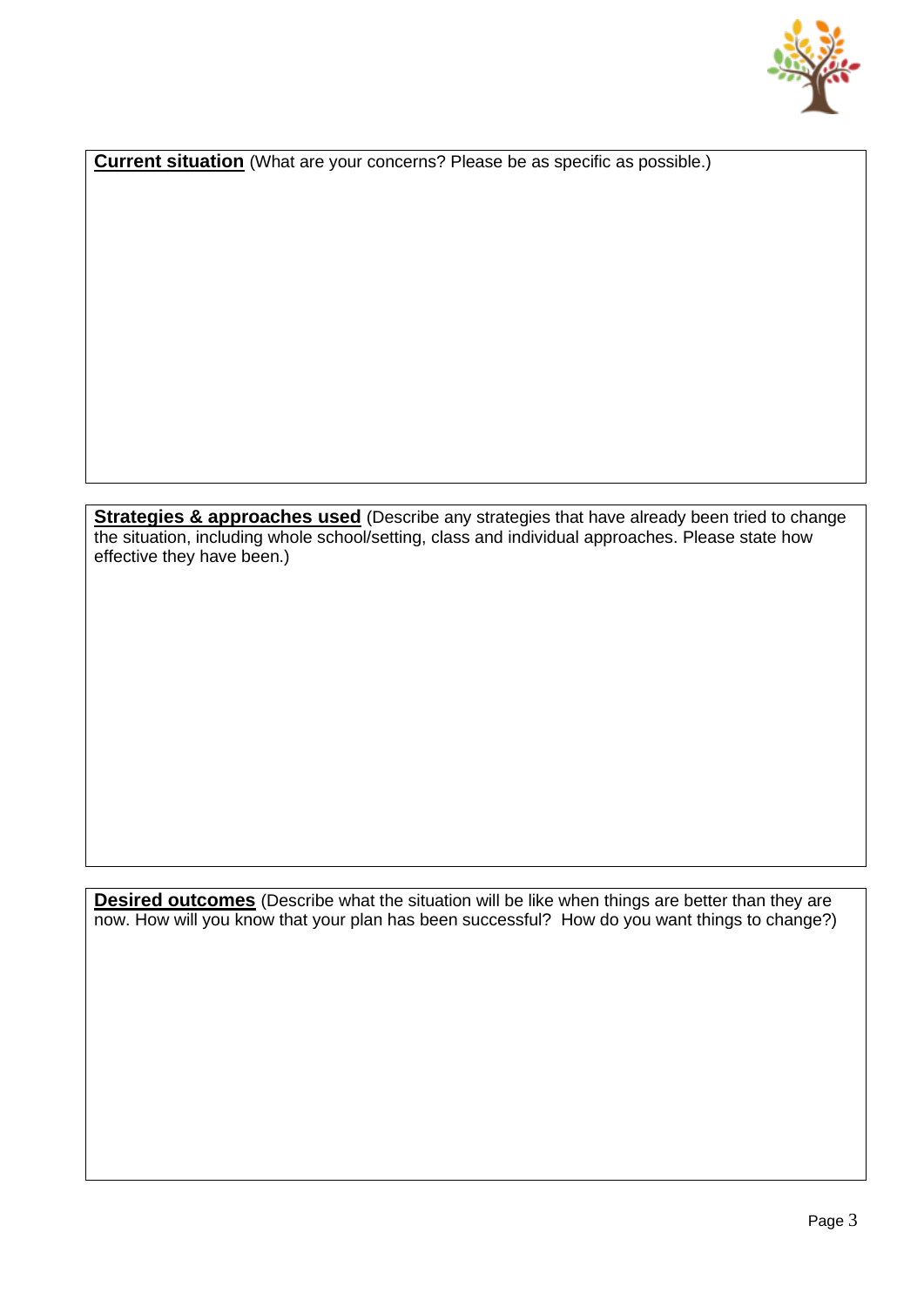

Please tick the appropriate box on the following scale in each section 1 – No cause for concern, 2 – Mild cause for concern, 3 – Serious cause for concern

#### Academic Behaviour

| 1. Follow written instructions  |  | 6. Follow verbal instructions           |  |  |
|---------------------------------|--|-----------------------------------------|--|--|
| 2. Settle to work               |  | 7. Work independently                   |  |  |
| 3. Produce written work         |  | 8. Take part in practical<br>activities |  |  |
| 4. Take part in discussion work |  | 9. Work well in a group                 |  |  |
| 5. Complete tasks               |  | 10. Good work presentation              |  |  |
|                                 |  | 11 Needing immediate adult<br>attention |  |  |

#### Rules and Routines

|                                           |  | -3 |                           |  |  |
|-------------------------------------------|--|----|---------------------------|--|--|
| 1. Follow the classroom rules             |  |    | 6. Giving out materials   |  |  |
| 2. Entry into the classroom               |  |    | 7. Moving to the carpet   |  |  |
| 3. Hanging belongings in the<br>cloakroom |  |    | 8. Moving from the carpet |  |  |
| 4. Start activities when asked            |  |    | 9. Changing for PE        |  |  |
| 5. Finish activities when<br>asked        |  |    | 10. Leaving the classroom |  |  |

### Disruptive Classroom Behaviour

|                                          |  | 3 |                                         |  |  |
|------------------------------------------|--|---|-----------------------------------------|--|--|
| 1. Taps or bangs on the table            |  |   | 6. Moves furniture                      |  |  |
| 2. Calls or shouts out to the<br>teacher |  |   | 7. Inappropriate comments to<br>teacher |  |  |
| 3. Talks or shouts to other<br>pupils    |  |   | 8. Mutters to self                      |  |  |
| 4. Sings inappropriately                 |  |   | 9. Whistles inappropriately             |  |  |
| 5. Makes noises/mimics                   |  |   | 10. Giggles inappropriately             |  |  |

#### Place/Seat Behaviour

| 1. Rocks or turns around on |  | 6. Sits inappropriately on seat |  |  |
|-----------------------------|--|---------------------------------|--|--|
| seat                        |  |                                 |  |  |
| 2. Shuffles around on seat  |  | 7. Gets up out of seat          |  |  |
| 3. Changes seat             |  | 8. Moves away from seat         |  |  |
| 4. Runs around the room     |  | 9. Crawls under tables          |  |  |
| 5. Makes noise with feet    |  | 10. Climbs on chairs/tables     |  |  |
|                             |  |                                 |  |  |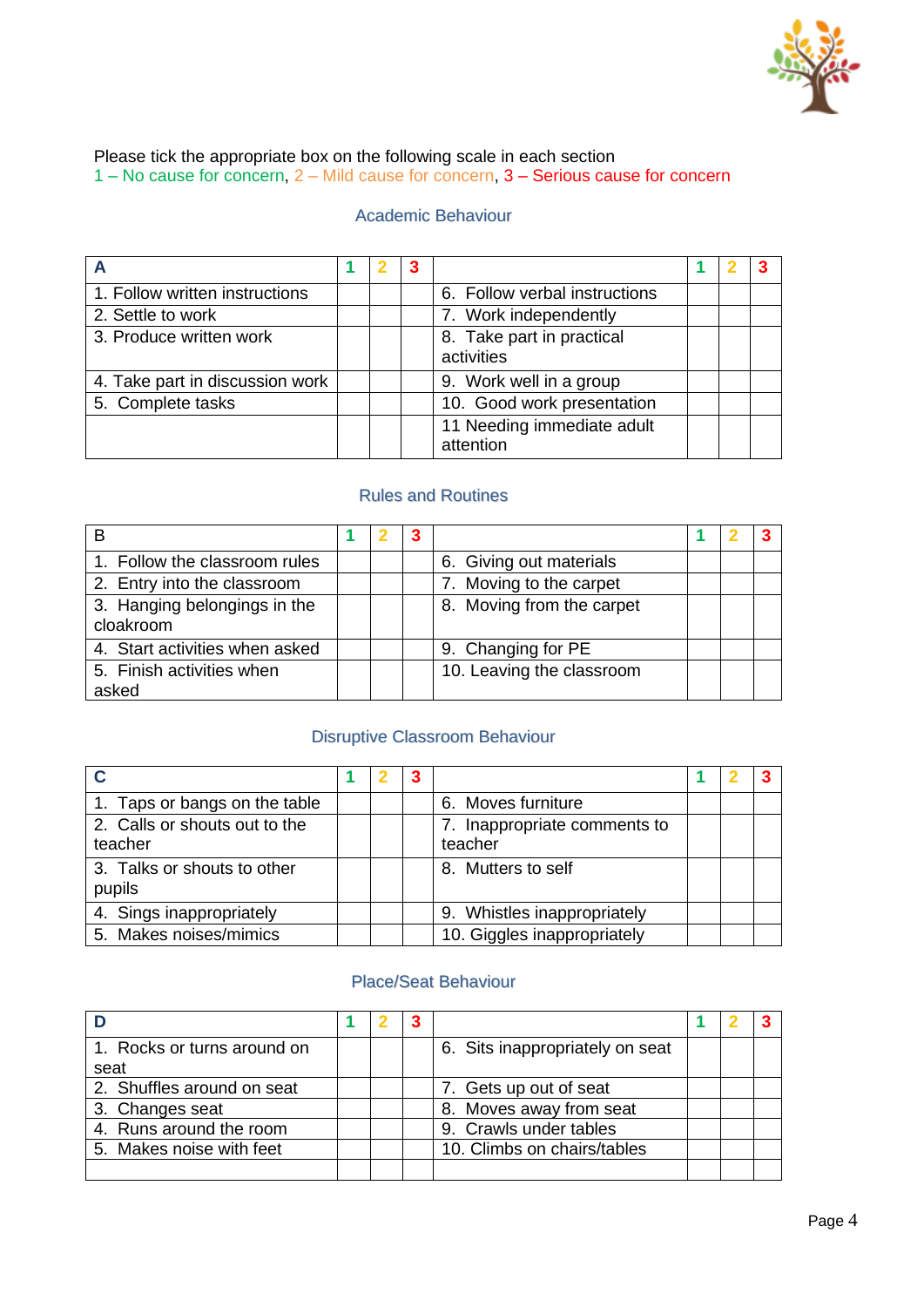

## Aggressive Behaviour

| <b>E</b> Relationship with<br>other pupils | $\mathbf{2}$ | 3 |                                         | -2 |  |
|--------------------------------------------|--------------|---|-----------------------------------------|----|--|
| 1. Hits/thumps other                       |              |   | 9. Takes other pupil's property         |    |  |
| pupils                                     |              |   |                                         |    |  |
| 2. Kicks other pupils                      |              |   | 10. Blames other pupils                 |    |  |
| 3. Pushes other pupils                     |              |   | 11. Throws items at other pupils        |    |  |
| 4. Trips up other pupils                   |              |   | 12. Entices other pupils into           |    |  |
|                                            |              |   | aggressive/threatening behaviour        |    |  |
| 5. Bites other pupils                      |              |   | 13. Eats/takes other pupil's food       |    |  |
| 6. Scratches other pupils                  |              |   | 14. Verbally aggressive to other pupils |    |  |
| 7. Pinches other pupils                    |              |   | 15. Physically threatens other pupils   |    |  |
| 8. Damages other pupil's                   |              |   | 16. Scribbles marks other's work        |    |  |
| property                                   |              |   |                                         |    |  |
|                                            |              |   |                                         |    |  |

| <b>F Relationship with</b> |  | 3 |                                       | 2 |  |
|----------------------------|--|---|---------------------------------------|---|--|
| teachers                   |  |   |                                       |   |  |
| 1. Argues with the         |  |   | 6. Uses inappropriate gestures        |   |  |
| teacher                    |  |   |                                       |   |  |
| 2. Hits out at the teacher |  |   | 7. Spits at the teacher               |   |  |
| 3. Uses 'back chat' to the |  |   | 8. Uses offensive language            |   |  |
| teacher                    |  |   |                                       |   |  |
| 4. Verbally threatens the  |  |   | 9. Throws equipment/books/small items |   |  |
| teacher                    |  |   |                                       |   |  |
| 5. Physically threatens    |  |   | 10. Scribbles/writes on work          |   |  |
| the teacher                |  |   |                                       |   |  |
|                            |  |   | 11. Damages teacher's property        |   |  |
|                            |  |   |                                       |   |  |

## Emotional and Social Behaviours

| G                          |  | 3 |                                             |  |  |
|----------------------------|--|---|---------------------------------------------|--|--|
| 1. Not popular/disliked by |  |   | 10. Anxious of /rejects new                 |  |  |
| others in school           |  |   | things/situations                           |  |  |
| 2. Often worried           |  |   | 11. Very fussy or particular                |  |  |
| 3. Tends to be solitary    |  |   | 12. Over possessive over belongings         |  |  |
| 4. Loses temper easily     |  |   | 13. Obsessive (certain subjects)            |  |  |
| 5. Irritable               |  |   | 14. Apathetic/passive                       |  |  |
| 6. Appears                 |  |   | 15. Distraught/tearful on arrival at school |  |  |
| unhappy/distressed         |  |   |                                             |  |  |
| 7. Sucks thumb/fingers     |  |   | 16. Leaves the school/school grounds        |  |  |
| 8. Chews clothes/ other    |  |   | 17. School refusal                          |  |  |
| items                      |  |   |                                             |  |  |
| 9. Unable to form suitable |  |   | 18. Uncontrolled unpredictable outbursts    |  |  |
| relationships with other   |  |   |                                             |  |  |
| pupils                     |  |   |                                             |  |  |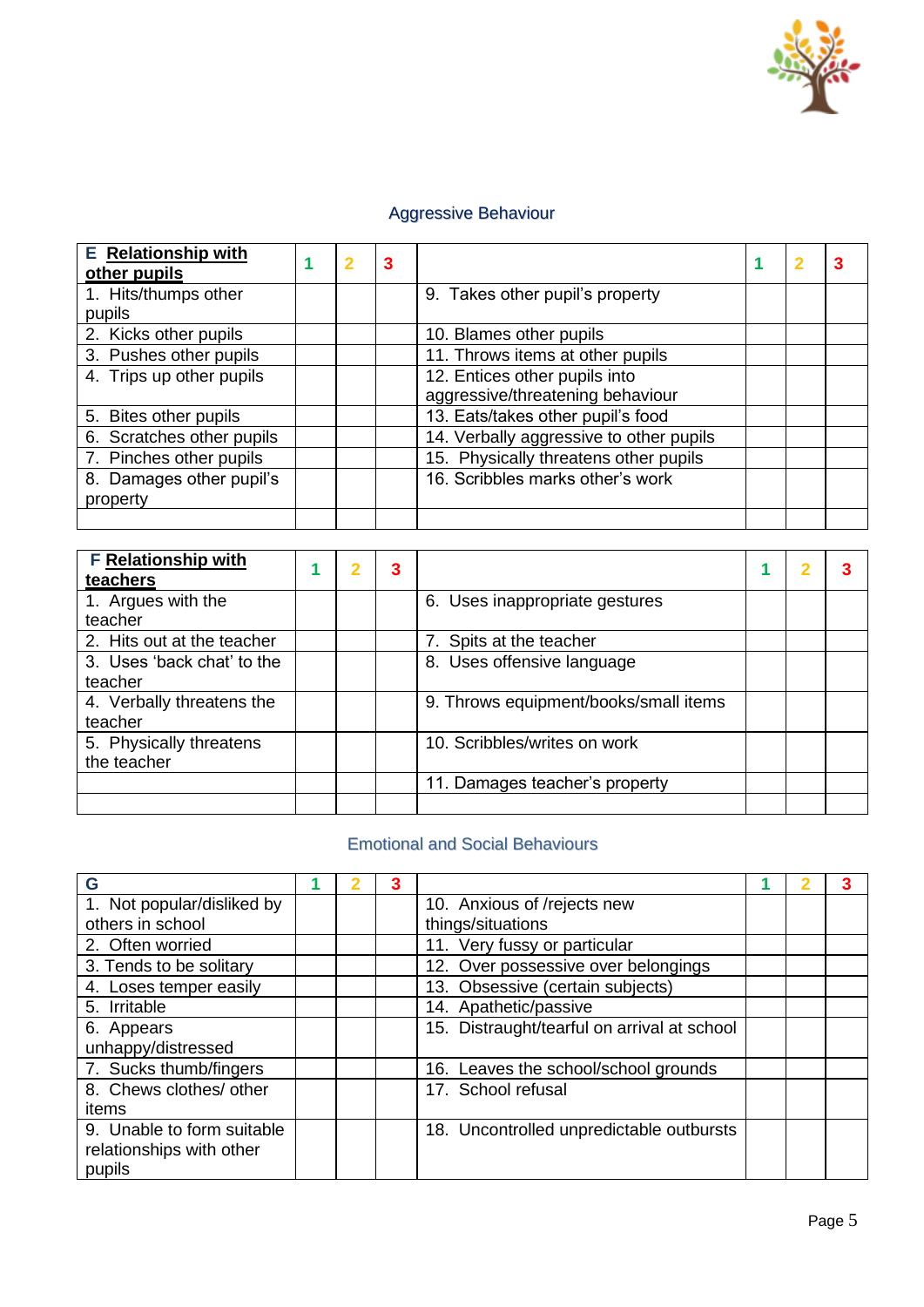

#### **Involvement Request** (Please tick the box to indicate the level of support required)

#### **Covid 19 Virtual Pupil Assessments – please indicate the option you require**

**Solution Focussed Consultation (1 session)**

**Plan do Review Consultation (1 session)**

**Parent/Carer Support (1 session)**

**Screening Assessment (1 session)**

**Return to school Package (1 or 2 sessions – please indicate)**

Please read the guidance below and then indicate which assessment/report you would like to request. If you require further information and guidance, please contact our office.

| <b>Full SEMH/Behaviour Assessment (2 sessions)</b>                                                                                                                                                                                                                                                                                                                                                                                                                                                                                                                                                                                                                                                                                                                                                                                                                                                                                                                                                                                                         |                                                                                                                                                                                                                                                                                                                                                                                                                                                                                                                                                                                                                                                                                                                                                                                                                                                                                                                                                                                    |
|------------------------------------------------------------------------------------------------------------------------------------------------------------------------------------------------------------------------------------------------------------------------------------------------------------------------------------------------------------------------------------------------------------------------------------------------------------------------------------------------------------------------------------------------------------------------------------------------------------------------------------------------------------------------------------------------------------------------------------------------------------------------------------------------------------------------------------------------------------------------------------------------------------------------------------------------------------------------------------------------------------------------------------------------------------|------------------------------------------------------------------------------------------------------------------------------------------------------------------------------------------------------------------------------------------------------------------------------------------------------------------------------------------------------------------------------------------------------------------------------------------------------------------------------------------------------------------------------------------------------------------------------------------------------------------------------------------------------------------------------------------------------------------------------------------------------------------------------------------------------------------------------------------------------------------------------------------------------------------------------------------------------------------------------------|
| <b>Assessment and Full Report</b>                                                                                                                                                                                                                                                                                                                                                                                                                                                                                                                                                                                                                                                                                                                                                                                                                                                                                                                                                                                                                          | <b>Criteria Guidance</b>                                                                                                                                                                                                                                                                                                                                                                                                                                                                                                                                                                                                                                                                                                                                                                                                                                                                                                                                                           |
| A comprehensive assessment/report including:<br>Observations within the school/setting<br>environment.<br>Analysis of observations to identify possible<br>triggers, calmers/motivators, purpose/function of<br>behaviours and/or potential underlying causes<br>for presenting behaviours/SEMH needs.<br>Child/student voice - discussion/play based<br>session (dependent upon age/developmental<br>stage), which may include:<br>1. Views and wishes<br>2. Scaling of feelings<br>3. Structured conversation<br>4. Completion of informal or formal SEMH<br>assessments<br>Parent/carer voice – a discussion focusing on<br>concerns, desired outcomes, early childhood<br>experiences and developmental background,<br>strengths and interests etc.<br>Staff voice – a discussion to expand upon<br>information given in referral form.<br>Combining all of the above discussions,<br>assessments and information to provide<br>practical, personalised and evidence based<br>recommendations aiming to improve outcomes<br>for children/young people. | High level of concerning behaviours<br>displayed (consider internal as well as<br>external) - impacting upon learning,<br>emotional health and wellbeing etc.<br>Several risk factors for emotional wellbeing<br>$\bullet$<br>and/or mental health needs.<br>Risk of fixed term exclusions and/or<br>$\bullet$<br>permanent exclusion.<br>Looked after child/young person.<br>$\bullet$<br>Child Protection concerns/involvement from<br>$\bullet$<br>relevant services.<br>Previous breakdowns in placements.<br>$\bullet$<br>Queries regarding possible underlying causes<br>$\bullet$<br>for behaviours, e.g. ADHD, anxiety, trauma,<br>etc.<br>Desired outcome to request whether a<br>referral to Bee-U/Young People and Families<br>Mental Health Service is appropriate.<br>Graduated Support Plan/EHCP in place or<br>$\bullet$<br>considering request.<br>Highly personalised<br>strategies/recommendations required.<br>Please tick if this assessment/visit is required |